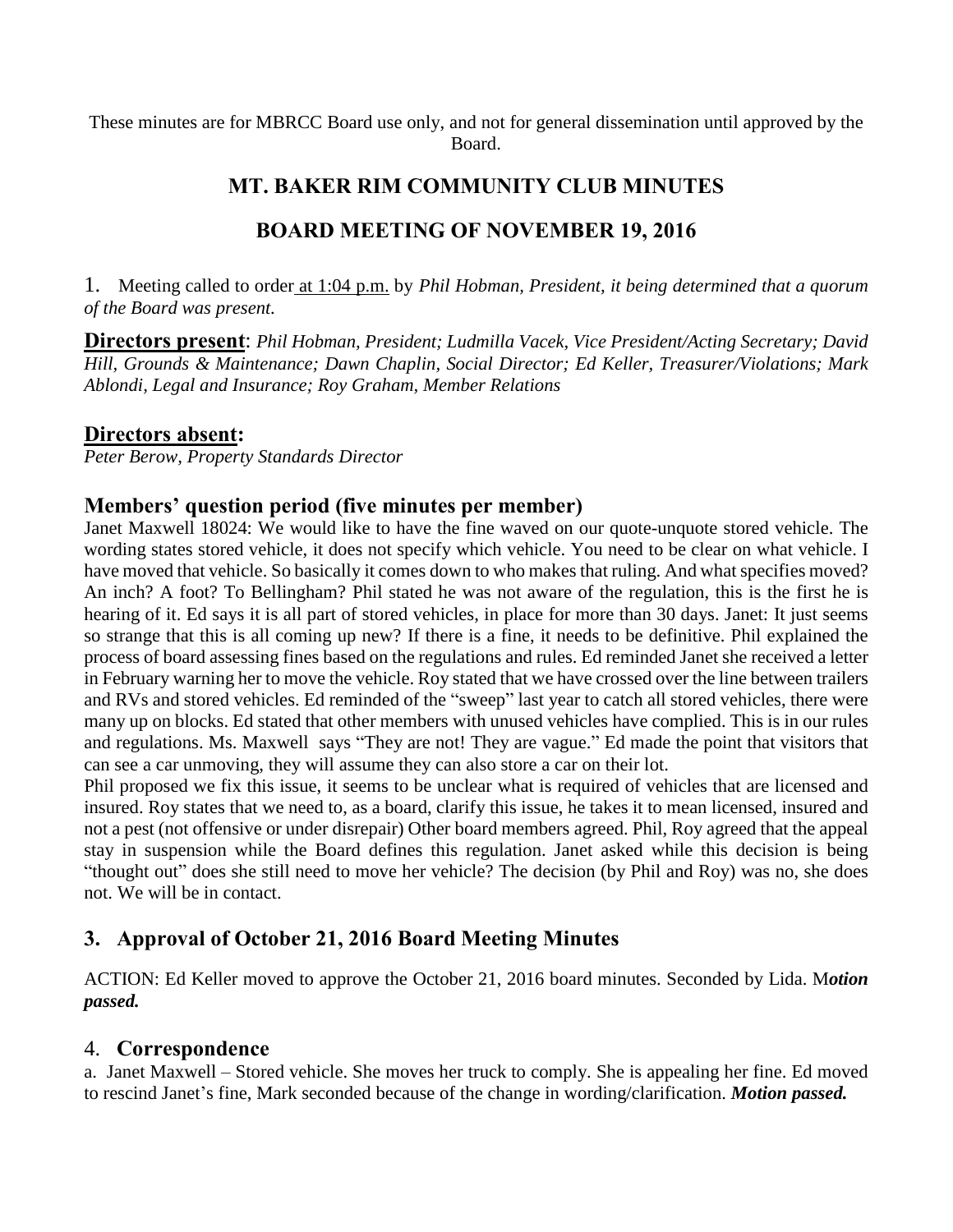b. Burgis/Birchall lien. Trees were removed, adding \$249 plus 2 hrs labor to the lien. Ed moved the lien be put forward with the addition of \$300 for tree removal and clean up. Dawn seconded. *Motion Passed.*

c. Vicki Klees letter appealing \$100 fee (she calls a fine) for the New Year's Eve because she was honest. It was suggested we rescind the fee due to her honest and polite communication. It was suggested that January we begin no question \$250 fine. It was suggested we charge her full fine, but we have already given her approval. Written response that she was not fined, the original \$20 fee was not a fine. The automatic fine for this had you gone forward unapproved, it would be a \$250 fine. Ed moved we leave the fee at \$100 and it is up to her to honor the reservation and pay the fee or cancel her reservation. Phil Seconded. *Motion Passed.*

# 5. **Directors' Reports** *(Directors reports as submitted are on file with the following additions)*

## **a.President**

Stressed a mistake was made by the board when Social Director position was assigned to Dawn. There was a bylaw change made by the general membership. Dawn is on the board, but we need to honor the member decision and not contradict the bylaws and establish her as Director-At-Large. Dawn stated we can change the bylaws in an emergency. Mark suggested Dawn serve the purpose of Social Director but do it under the title Member-At-Large. David stated that any director can perform these duties without the title of Social Director. Phil suggested this is how we approach the situation until any changes at AGM meetings in the future. Lida moved that an error was made and Dawn Chaplin is our Director-At-Large and head of the social committee. Lida seconded. *Motion passed.*

**Milano's has been booked for December 17th for Board of Directors dinner.**

**b.Secretary** -no report. Jennie Egan on Mission Lane has expressed interest but Ed has had issues getting her to respond to emails or calls.

**c.Treasurer** Bank switches on track. Reserves of \$211,XXX will be deposited into the Reserve account by Jan.1.

**d.Legal and Insurance** -no activity.

**e.Grounds & Maintenance** -Our 1995 Tractor will be a big bill, the clutch went out, it's a big job estimates are \$1,722. The tractor value is currently \$6k as is, if we do not repair, so it is a worthy and needed piece of equipment and the repairs are recommended. Routine maintenance, does not need approval.

## **f.Property Standards** -

**g.Violations** - Rescind Copac fine for tree removal, they have replanted now. Ed moved, Mark seconded. *Motion Passed*. Colin Kennedy, Ed moved to rescind their fine for MPS cleaning up, they have made progress. Roy seconded. *Motion passed.*

**h.Member Relations** – Food bank donations seem to be working out. One member came in and took advantage of the offering. Thank you Mark, Peter, Ed and Kenny for doing work to clean up (the Member's) property that needed assistance. Nice work!

**i.Social Director** – No report, No longer a position.

**j.Director At Large** – Tickets printed and flyers made for NY Eve. Peter and Mary and J. Poirier are the Social Committee. Approx. 60 people showed up for the November Social event and a good time was had by everyone. Peter thought more Board support at the events would be nice. Next event: Grannie Gooch's begins 12:30. Roy wanted to know what time Santa arrives? Discussion was had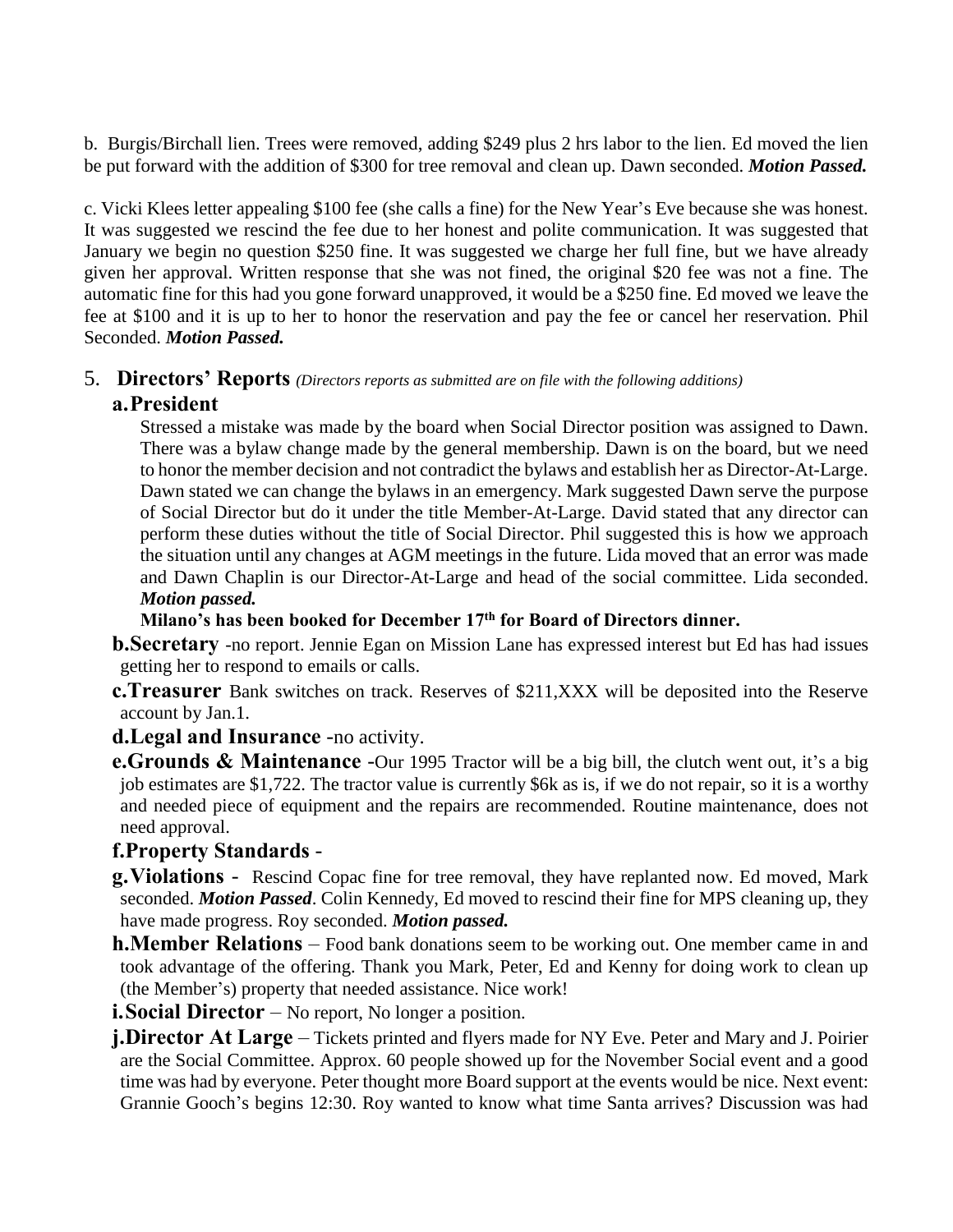about how the event turns into caroling. Roy thinks Santa would not mind making two appearances that night. He will verify this with Mr. Clause and arrange times with Dawn/Allison. Allison will update the Nextdoor posting with Santa arrival times.Tickets are at the office and with Dawn for NY eve. \$20 each, pre-Nov. 30, then \$25 in December.

### **6. Unfinished Business**

Rescind fines for Colin Kennedy and Copac.

#### **7. New Business**

a. Approval of 2017 Budget/Operating Plan. A couple of minor adjustments since Ed came up with the numbers for the budget. \$35k capital improvements expense was to cover heat pump, there are more things coming up (led lighting, etc.) the number should cover. New income of \$5 increase in Rental fees. New expense of three employee IRA matching up to 3%. Discussion was held on Rental Fee increase in budget. Dawn asked if Social gets any money. Not in the budget. 2016 funds were loaned to her. Ed motioned to approve the 2017 budget, Roy seconded. *Motion passed.*

b. Peterson 18030 trailer in disrepair and planning to sell. Member complained, or brought to our attention. That member has been contacted and the policy of removal explained to them. Manufactured homes only fall under our authority to "condemn" because of the wording "trailers and mobile homes" in our governing documents. Ed suggested we should work on getting them inspected and ask for paperwork on inspection. Allison: Under untidy lot restrictions. do we want to require that it be fixed up? Ed pointed out this will be an issue we need to get legal opinion on what we are allowed to request/require on these properties. Angela brought up that it could be noted on the Title request forms when deals are going down. "Property does not meet current Property Standards and improvements have been recommended to current owners." This wording needs approval before using. Ed will confer with realtors he knows on best way to let buyers know. Allison responded to the complaining member. Ed will send her a quick response.

c. Bylaw compliance regarding directors. Done. See above under President's Report.

d. Request for approval to purchase new tables and chairs for clubhouse. Allison ran down current inventory: we have tables and chairs to seat 85 people. Mark proposed waiting to see the ticket purchases when the event gets closer. Dawn and Ed mentioned chairs and tables at their homes to haul down for the event. Ed suggested Dawn be more specific about exactly what she is requesting. Dawn will borrow unless the need appears to be great as the event gets closer.

e. Rules on Stored Vehicles: We need to define what is actively using or 30 days. Allison believes our intent was to only scrutinize unlicensed, uninsured or unkempt vehicles, moldy, grass growing up under, etc. Ed wishes to clearly define vehicles. In the spirit of even compliance. We cannot ask one member to move a stored vehicle and ignore another member's. Phil suggests it be up to Allison's discretion until we can discuss this at a 2017 board meeting. Roy suggested that we put in unlicensed and unregistered automobiles and leave it up to our discretion to define autos. Ed believes the intent is to keep owners from storing vehicles in the Rim. Mark suggested that simply insured and licensed should cover it. It was said that to address appearances could discriminate some members driving junkers. David suggested. Roy moved that section 2.2 of MPS be amended to read "Uninsured and unlicensed" before the word: "Automobiles and light trucks" and remove "Trucks, vans, campers", as work/utility vehicles should be scrutinized on an individual basis. Phil seconded. *Motion Passed.*

f. It has been offered by Susanne Savery, our previous Treasurer, to go through the Bylaws word by word to clean up, find inconsistencies and clean them up. Ed moved we take her up on this opportunity. Phil stated on Peter's behalf the question of a non-board member being involved. The bylaw committee